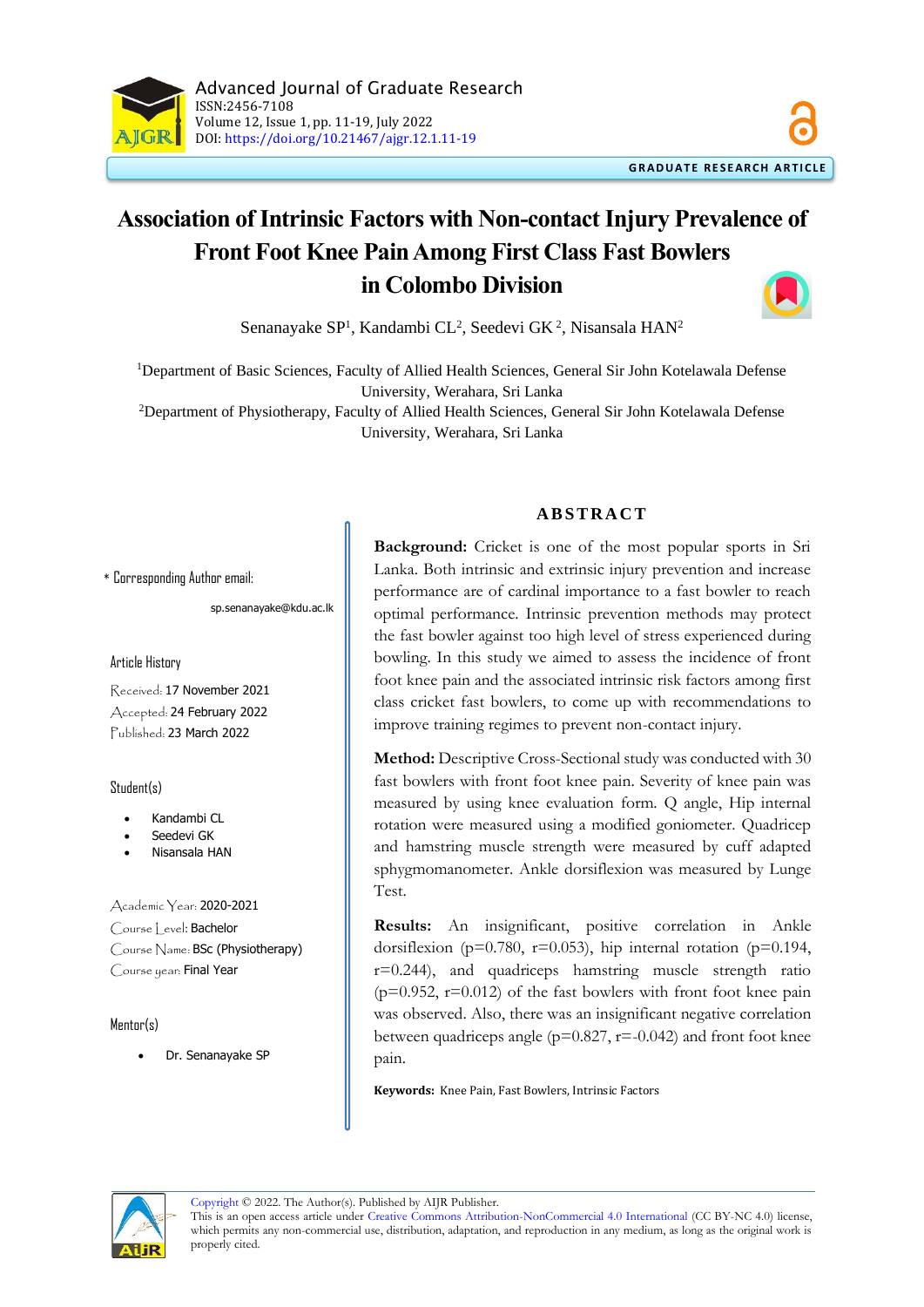#### **1 Introduction**

Modern day sport is highly competitive hence requires considerable amount of training outside the field. Today sportsmen and women are expected to train longer, harder, and earlier in life to excel in their chosen sport. Hence, they are more prone to musculoskeletal injury including pain and knee injuries (26.5%). [1] Cricket is the most popular sports in Sri Lanka. The value placed on Sri Lankan cricketers is further increased because of the repetitive nature of the game. However, cricket is generally considered as a low injury risk sport compared to other sports such as rugby, football, and athletics. Out of all the various roles of the cricketers in the field fast bowlers has the highest risk of injury and is specifically at risk of lower back and lower limb (lower quarter) injury due to the inherent, high load and the biomechanical nature of the fast-bowling action. [2] [3] [4] [5]

Depending on individuals bowling action, bowlers are more prone to get pain in front foot knee due to their heavy workload and repetitive stress acting through body alignment which is a result of ground reaction force during front foot impact and back foot impact with flexion and extension. According to [6], the anatomical site of most cricket related musculoskeletal pain is the knee. The types of pain experienced by the subjects are mostly discomfort, sharp pain, dull aching pain, spasm and swelling. The intensity of pain experiences ranges from moderate too low to high and severe [6]. A retrospective study was done to investigate the prevalence and nature of cricket related musculoskeletal pain among male adolescent cricket players. The subjects (n=234) were recruited from five secondary schools in KwaZulu-Natal, age ranged between 14 to 17years and they were required to complete a self-reported questionnaire probing the incidences of musculoskeletal pain within the last 12 months. The probability was set at  $p < 0.05$ . Result showed that 188 subjects experienced cricket related musculoskeletal pain and the most common anatomical site of musculoskeletal pain was the knee (30%) [6].

Both Intrinsic and extrinsic factors work in combination to predispose knee pain among fast bowlers. Intrinsic or personal factors including muscle strength, flexibility, balance, bowling technique, shoulder depression, horizontal flexion strength for the dominant limb, quadriceps power, hip internal rotation, ankle dorsiflexion, hamstring flexibility, knee angle and BMI. Extrinsic factors or environmental related factors include bowling workload (the number of balls a bowler bowls), player position (1st,  $2<sup>nd</sup>$ , and  $3<sup>rd</sup>$  changes) and time of play (morning and afternoon) [3].

Dennis et.al (2008) conducted a prospective cohort study using a sample of 91 male adolescent and adult fast bowlers among Australian high-performance cricketers to recognize risk factors which could contribute to injuries. Bowlers' injuries were recorded over the 2003-2004 season.to measure ankle dorsiflexion, lung test was used, and hip internal rotation was measured by using modified goniometry. In result two variables were identified. Bowlers with hip internal rotation of <\_30 on the leg ipsilateral to the bowling arm were at a significantly reduced risk of injury compared with bowlers with >40 of rotation. Bowlers with an ankle dorsiflexion lunge of 12.1-14 cm on the leg contralateral to the bowling arm were at significantly increased risk than bowlers with lunge of >14cm [5].

A cross sectional comparative study was done to compare the eccentric knee flexor strength and asymmetries across elite, sub-elite and school level cricket players. Seventy-four male cricketers of three distinct skill level have performed three repetitions of the Nordic hamstring exercises on the experimental device. Strength was assessed as the absolute and relative mean peak force output for both limbs, with bilateral asymmetries. According to study the results showed that there was no significant difference between bowlers and batters in mean peak force and bilateral asymmetries. There were non-significant differences between front and back limb mean peak force output. However, this study has presented the potential role of eccentric knee flexor muscle strength and bilateral asymmetry in predisposing cricket players to such injury [7].

A longitudinal observational design was done to stabilize the relationship between pace bowling performance and regional spine and knee kinematic by analysing 31 injury free, premier league cricket pace bowlers over the age of 18 years. Performance ball release speed and accuracy were captured and Pearson's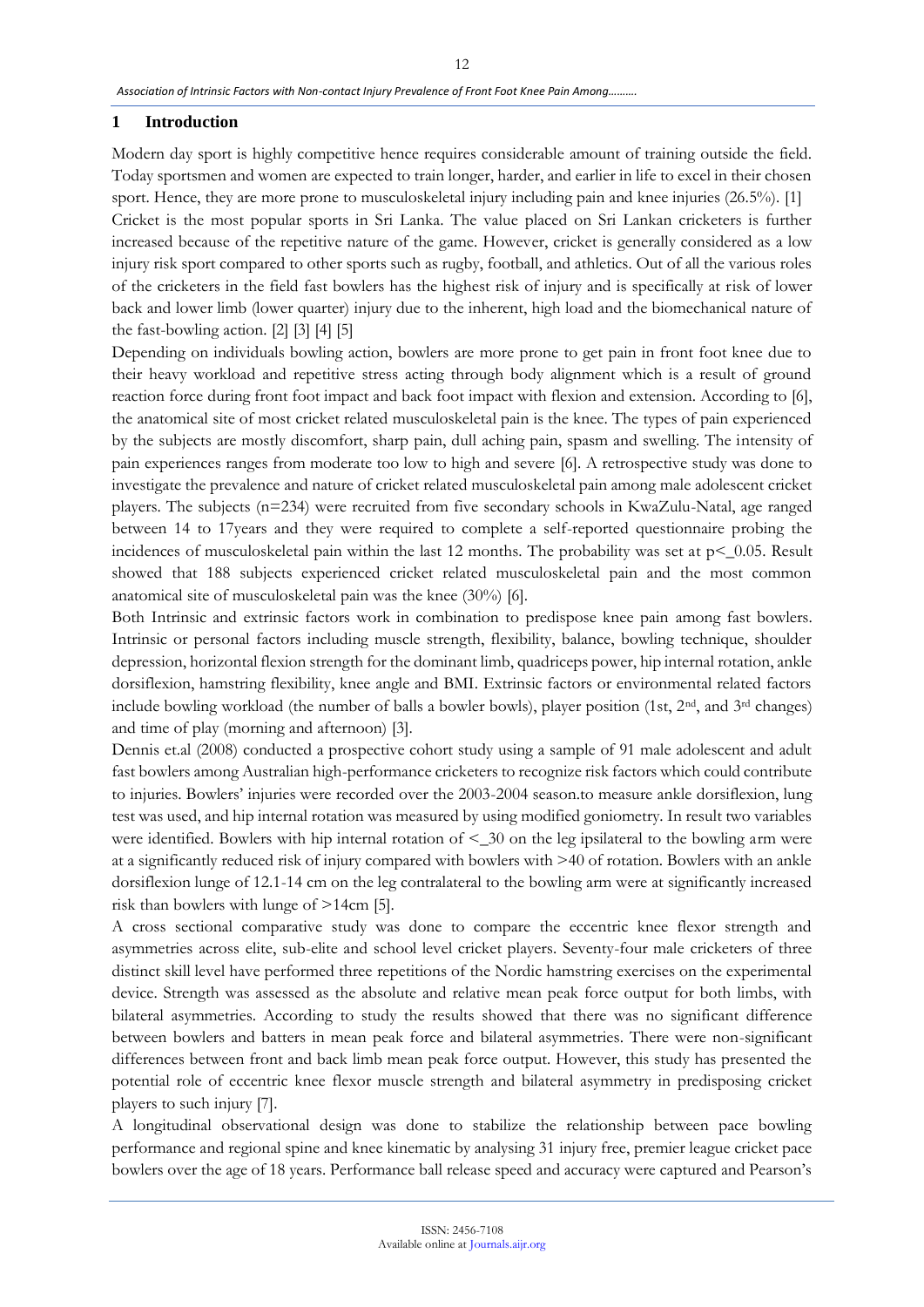correlation coefficient, NOVA and Turkey's post hoc comparisons were used to analyse the relationship between kinematic and performance before and after a cricket season. The result showed, a more extended knee angle ( $r=0.362$ ;  $p=0.037$ ) correlated with higher ball release speed at the start of the season and a smaller change in knee angle at the end of the season. This study has discussed a front knee angle closer to 180 degrees at front foot placement has the capacity to transfer kinetic energy to the knee resulting in a strain leading to an injury. This research has decided that it may be ideal for pace bowlers to flex their knees at front foot placement and extend their knees to more than 150 at ball release [3].

Both intrinsic and extrinsic injury prevention and increase performance are of cardinal importance to a fast bowler to obtain an optimal performance. Extrinsic prevention methods include guidelines on bowling workload, while intrinsic prevention method may protect the pace bowler against injury in the presence of high stressful nature of the pace bowling.

With this background, the aim of this study was to assess the incidence of front foot knee pain and the associated intrinsic risk factors among first class fast bowlers in Sri Lanka to prevent non-contact injury.

# **1.1 Objectives**

- To evaluate the association of intrinsic factors with non-contact injury prevalence of Front foot knee pain among 1<sup>st</sup> class cricketers
- To assess the association of quadriceps and hamstring muscle strength ratio with non-contact injury prevalence of front foot knee pain
- To investigate the association of hip internal rotation and ankle dorsiflexion with non-contact injury prevalence of front foot knee pain
- To investigate the knee angle with non-contact injury prevalence of front foot knee pain

## **2 Methods**

The study was a descriptive cross-sectional study. Thirty first class fast bowlers from Sinhalese cricket club, Nondescript cricket club, Moors sports club and Tamil union cricket club located in Colombo was recruited to take part in the study. Participants who had complains about front foot knee pain were evaluated using IKDC knee pain score. Players who had intolerable pain during the measurement gaining procedure and subjects with a history of any neurological disorders, cardio-vascular diseases were excluded from the study. An information sheet with all the details about the study including the aims, methods and the ethical concepts was given to all the subjects. Any further details were clearly explained upon request of the subjects. Written informed consent was taken prior to the data collection. Ethical clearance was obtained from the Ethics Review Committee (ERC) of the Faculty of Medicine, General Sir John Kotelawala Defense University. Permission to conduct the research was obtained from the relevant authorities of the 1 st class cricket clubs in Colombo division.

After taking the consent and explaining the procedure to participants of the study, the subjects underwent a 5-minute warm-up session and a 5-minute static stretching exercises session of the whole body, specially targeting the hamstring, quadriceps, low back, and lower extremity muscle groups to minimize the variability and the standard error of the measurements by reducing the impact of different muscle temperature on muscle flexibility. After finishing their warm-up session, the examiners filled the interviewer administered questionnaire which includes the demographic data including name, age, gender, nationality, front foot and information about the sport career, past medical, surgical, and traumatic history and all the other relevant information through individual interviews. Then IKDC knee evaluation forms were filled by all subjects.

Three stations were arranged for the measuring procedures as shown in table 1. In each station, there was 1 specific examiner with relevant equipment all the time to examine the specific test to avoid the examiner bias. All the measurements were taken at a place where patient's privacy was secured.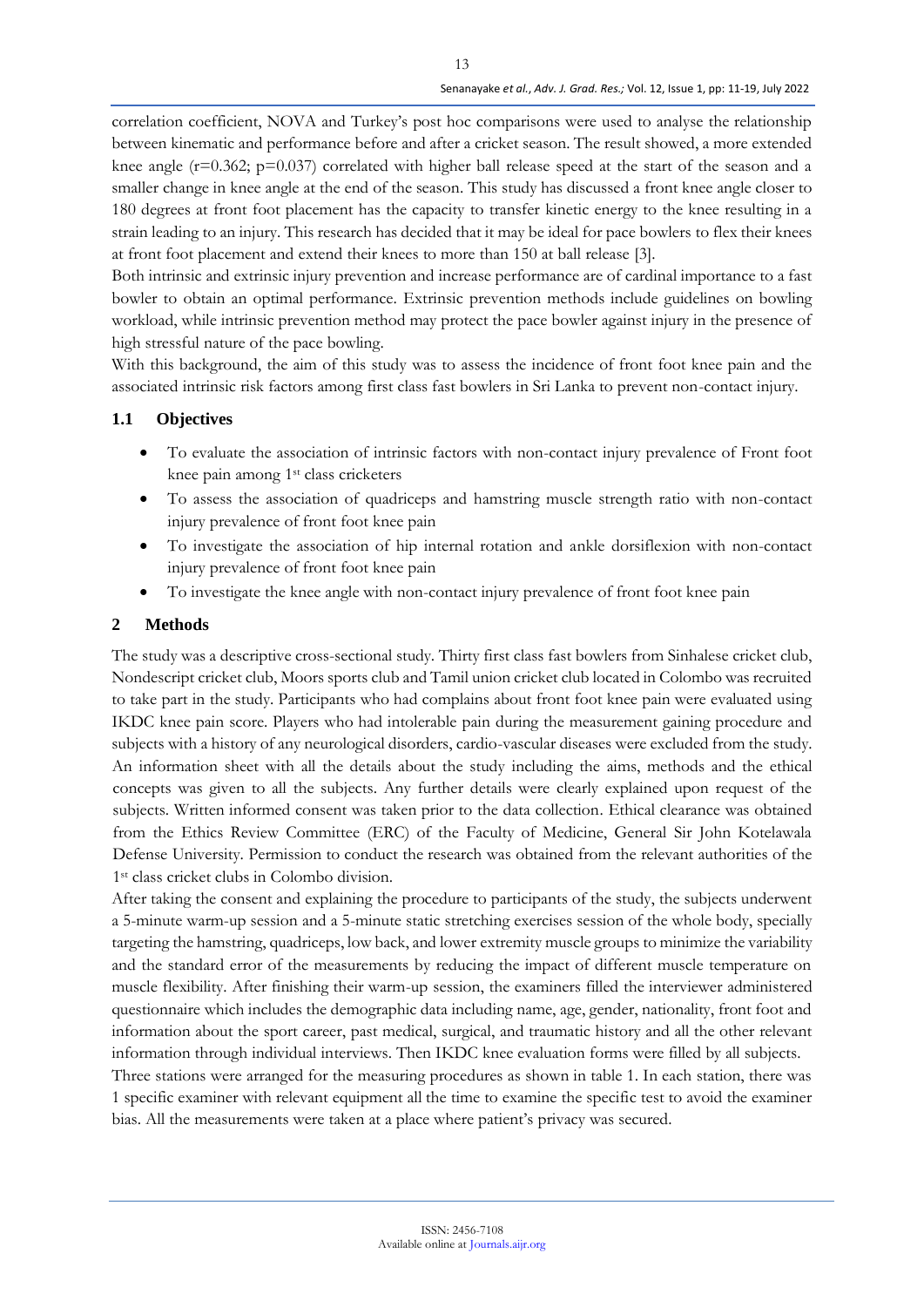*Association of Intrinsic Factors with Non-contact Injury Prevalence of Front Foot Knee Pain Among……….*

| Station number | Measurements taken                                        |
|----------------|-----------------------------------------------------------|
| Station 1      | Anthropometric parameters (Height, Weight and BMI)        |
| Station 2      | Hip internal rotation and ankle dorsifiexion $\& Q$ angle |
| Station 3      | Quadriceps muscle strength and Hamstring muscle strength  |

**Table 1:** *Specific stations used in the data collection process and the measurements taken at each station.*

Hip internal rotation and external rotation was measured by using modified goniometer. A spirit level was connected to one arm of the goniometer to modify it and test was used to assess the hip rotation in a neutral position. The bowler laid in a prone position with both knees bent to 90 degrees, chin resting on the bench, arms by their sides. Then the bowler was asked to let both of their ankles move away from each other as far as possible, while the examiner ensured that pelvic motion and hip flexion did not occur. The bowler straightened their contralateral knee and let the ankle of testing leg drop towards the opposite side of the body as for as possible. Both measurements measured the angle formed by the line of the tibia, relative to the vertical [5].

Quadriceps angle was measured by using modified goniometer. When applying to subjects who were standing was usually more suitable due to the normal weight bearing forces being applied to the knee joint as occurs during daily activity. The Q angle was measured on the front foot and back foot of all subjects. During the test, subjects were in standing position with the erect weight-bearing to both legs. The anterior superior iliac spine (ASIS), the midpoint of the patella, and the tibial tuberosity was determined and marked. The hinge of the goniometer was located at the midpoint of the patella. The goniometer arms were positioned to the line joining the ASIS and the line joining with the tibial tuberosity. Then the small angle that showed on goniometer was taken as the reading of the Q angle. This angle was measured 3 times and the mean value of the angle was calculated [8] [9].

Quadriceps and hamstring muscle strength and muscle strength was measured by using modified sphygmomanometer. Prior to data collection, modified sphygmomanometer was calibrated using standard free weights to verify whether the equipment provided was consistent throughout the study and for possible adjustment of systemic error, if necessary.

The modified sphygmomanometer, each with a dial divided into increments of 2mmHg was first inflated into 100mmHg, and its valve remains closed to remove the folds from the inflatable portion. Then the valves were opened, and pressure was reduced to 20 mmHg, and the valve was closed again to prevent leakage, providing 20 - 304 mmHg measurement range [10].

Standard 5Kg weight plates were consistently stacked one by one on the cuff part of the modified sphygmomanometer. A wood apparatus was built to keep the weight plates aligned. The output was read and recorded on a calibration sheet. A uniform increase in pressure values could be identified with the added weight plates, with consistent baseline reading of 20mmHg, as well as there was a uniform decrease in pressure values when removing weight plates [10].

The reading showed stable and reliable pressure measurement throughout testing, to verify that modified sphygmomanometer gave consistent reading, calibration test was again performed halfway through and at the termination of data collection [10].

Lunge test was used to measure the range of dorsiflexion at the ankle joint and mobility in the mid foot. A tape measure was fixed along the floor with "0" cm point at the junction of the floor and wall. The bowler positioned their foot on the tape on the floor so that their heel line and big toe were aligned on the tape measure. The examiner held the bowler's heel to prevent it from lifting off the floor and manually locked the subtalar joint, so it remained in a neutral position throughout the test. Then bowler was asked to lunge forward until their knee touched the wall. The maximum distance from the great toe to wall was recorded to the nearest 0.1cm [11].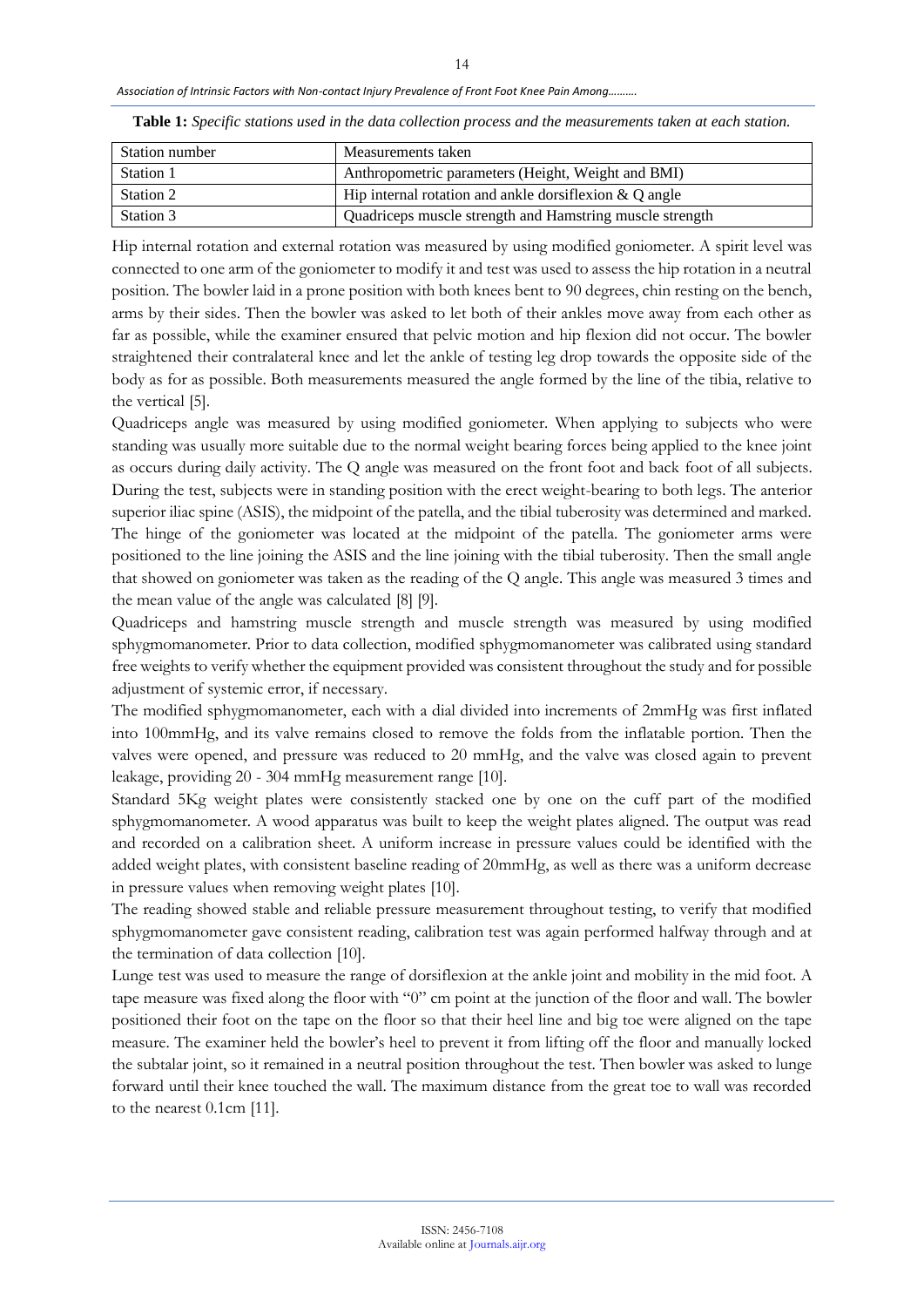### **3 Results**

Data analysis was done using the statistical package for the social science soft Ware (SPSS) by the research team. Descriptive statistics were used to analyse the data. Spearman correlation was used to assess the association between two variables.

### **3.1 Distribution of intrinsic factors**

BMI, Q angle, Hamstring Quadriceps ratio, Ankle dorsiflexion, Hip internal rotation were analyzed under the descriptive statistics.

| N  | Mean    | Minimum | Maximum                | Std. Deviation |
|----|---------|---------|------------------------|----------------|
|    | (kg/m2) | (kg/m2) | $\frac{\text{kg}}{m2}$ |                |
| 30 | 22.9387 | 18.61   | 29.32                  | 2.69624        |

**Table 2:** *Descriptive statistics of BMI values*

Table 2 shows descriptive statistics of BMI values. The BMI varied between 18.61-29.32 kg/m2 among the study population, with a mean value of 22.9387 kg/m2 (SD = 2.69624)

|                  | N  | Mean  | Minimum | Maximum | Std. Deviation |
|------------------|----|-------|---------|---------|----------------|
| Front foot       | 30 | 0.997 | 0.8     | 1.2     | 0.0928         |
| <b>Back foot</b> | 30 | 0.958 | 0.0     | 1.3     | 0.2342         |

**Table 3:** *Descriptive statistic of Quadriceps hamstring ratio*

Table 3 shows descriptive statistic of Quadriceps hamstring ratio. The mean front foot Quadriceps Hamstring Ratio of the sample was 0.997 and back foot was 0.958. (Standard Deviation / front foot  $=0.0928$ , back foot= 0.2342) in which the minimum ratio was 0.0 and the maximum was 1.3.

**Table 4:** *Descriptive statistics of Hip internal rotation values* N Mean Minimum Maximum

|                  |    | Mean  | Minimum | Maximum | Std. Deviation |
|------------------|----|-------|---------|---------|----------------|
|                  |    |       |         |         |                |
| Front foot       | 30 | 35.70 | 20      | 65      | 9.791          |
| <b>Back foot</b> | 30 | 36.50 | 23      | 60      | 8.419          |

Table 4 represents descriptive statistics of Hip internal rotation values. The mean front foot Hip internal rotation value of the sample was 35.70 and back foot was36.50. (Standard Deviation / front foot =9.791, back foot= 8.419) in which the minimum value was 20 in front foot and 23 in back foot. The maximum was 65 in front foot and 60 in back foot.

|                  | N  | Mean<br>$\Omega$ | Minimum | Maximum | Std. Deviation |
|------------------|----|------------------|---------|---------|----------------|
| Front foot       | 30 | 3.467            | 1.5     |         | 1.4138         |
| <b>Back foot</b> | 30 | 3.630            | 1.5     |         | 1.4317         |

**Table 5:** *Descriptive statistics of Ankle dorsiflexion values*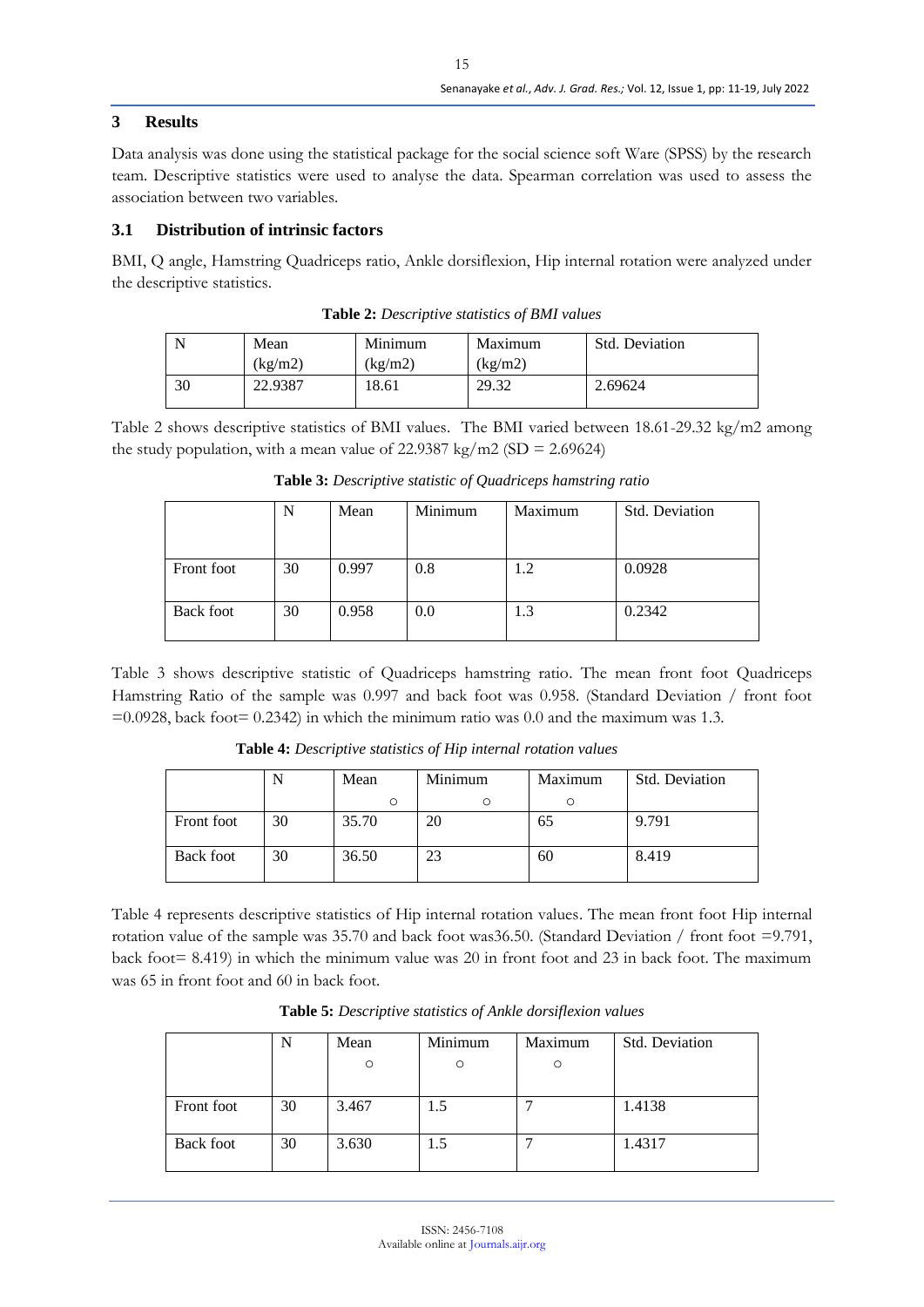*Association of Intrinsic Factors with Non-contact Injury Prevalence of Front Foot Knee Pain Among……….*

Table 5 represents descriptive statistics of Ankle dorsiflexion values. The mean front foot Ankle dorsiflexion value of the sample was 3.467 and back foot was 3.630. (Standard Deviation / front foot  $=1.4138$ , back foot $= 1.4317$ ) in which the minimum value was 1.5 in front foot and 7 in back foot. The maximum was 7 in front foot and back foot.

|                  |    | Mean  | Minimum | Maximum | <b>Std. Deviation</b> |
|------------------|----|-------|---------|---------|-----------------------|
| Front foot       | 30 | 12.13 |         |         | 3.104                 |
| <b>Back foot</b> | 30 | 12.30 |         | 23      | 3.175                 |

**Table 6:** *Descriptive statistics of Q angle values*

Table 6 represents descriptive statistics of Q angle values. The mean front Q angle value of the sample was 12.13 and back foot was 12.30. (Standard Deviation / front foot =3.104, back foot=3.175) in which the minimum value was 7 in front foot and 7 in back foot. The maximum was 21 in front foot and 23 in back foot.

**Table 7:** *Descriptive statistics of Front foot knee pain values*

| Mean | Minimum | Maximum | <b>Std. Deviation</b> |
|------|---------|---------|-----------------------|
|      |         |         | .680                  |

Table 7 represents descriptive statistics of Front foot knee pain values. The mean knee pain value of the sample was 4.73 (standard deviation= 1.680) in which the minimum value was 2 and the maximum values was 9.



#### **Figure 1:** *Distribution of knee pain among population according to numeric pain scale*

Figure 1shows distribution of knee pain among population according to numeric pain scale: Majority of the players have moderate knee pain at 3, 4, 5 levels in the numeric pain scale. Very few players have complain sever knee pain at 8, 9 levels in the numeric pain scale.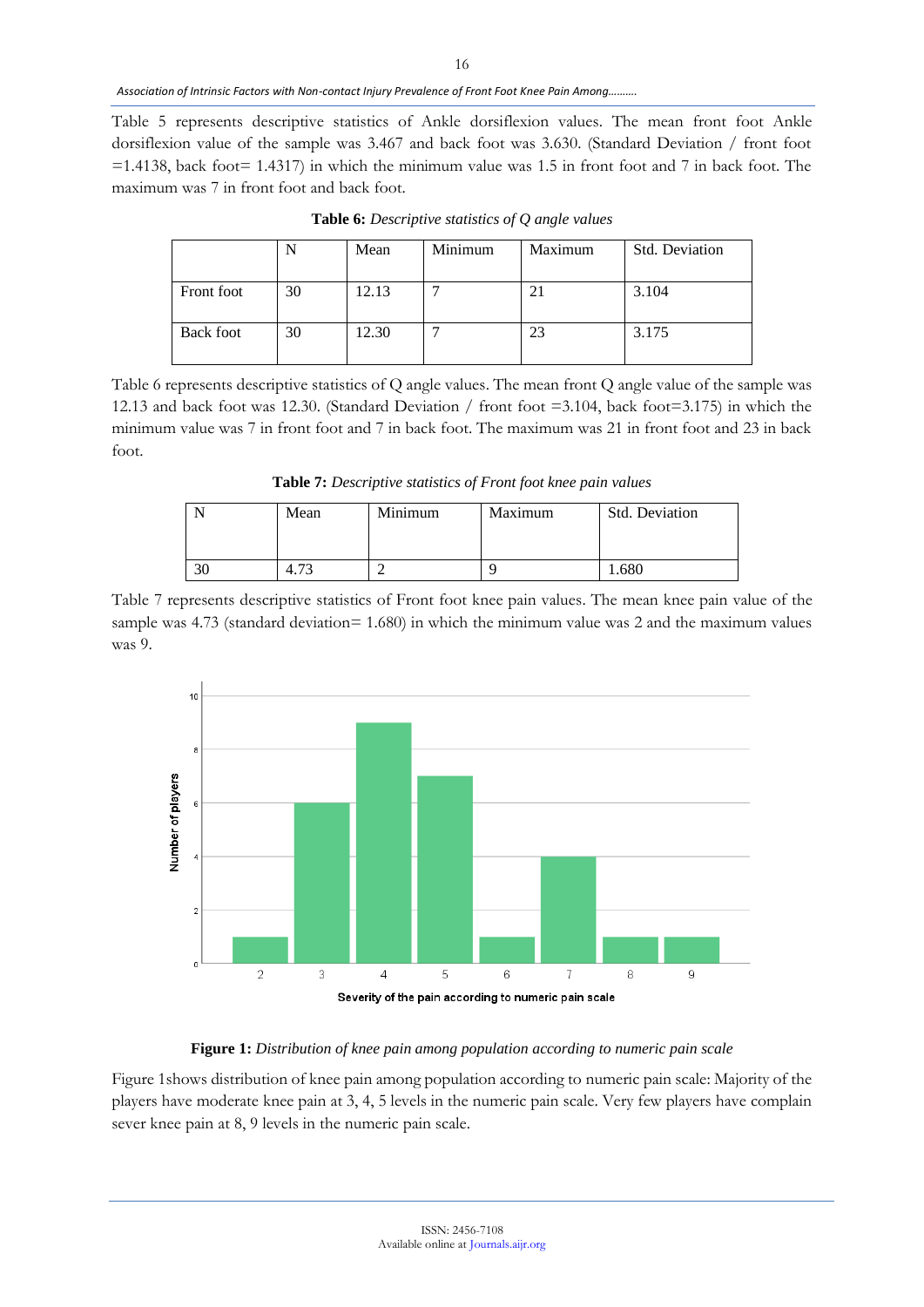### **3.2 Relationship between front foot knee pain and intrinsic factors**

Spearman correlation test was done statistically to find out the correlation between front foot knee pain and intrinsic factors.

|                                                         | Significant value | Correlation coefficient |
|---------------------------------------------------------|-------------------|-------------------------|
| Quadriceps and hamstring muscle strength ratio of front | 0.952             | 0.012                   |
| foot                                                    |                   |                         |
| Hip internal rotation of front foot                     | 0.194             | 0.244                   |
| Ankle dorsiflexion of front foot                        | 0.780             | 0.053                   |
| Q angle of front foot                                   | 0.827             | $-0.042$                |

**Table 8:** *Relationship between front foot knee pain and quadriceps and hamstring muscle strength ratio, hip internal rotation*

Table 8 shows relationship between front foot knee pain and quadriceps and hamstring muscle strength ratio, hip internal rotation: According to the results it was illustrated an insignificant positive correlation between front foot knee pain and quadriceps and hamstring muscle strength ratio, hip internal rotation, and ankle dorsiflexion. Insignificant negative correlation between front foot knee pain and Q angle.

### **4 Discussion**

Thirty first class fast bowlers with front foot knee pain were enrolled to the study. Out of this 11 (36.66%) were right front foot bowlers and 19 (63.33%) were left front foot bowlers. The mean age was 22.37 years (range 18-31).

According to the current study knee pain evaluation was done under IKDC knee evaluation form. In numeric pain scale, 20% of population had showed a IKDC score of 8 and 30 % of population had showed an IKDC score of 7 followed by23% of population with a score of 6, indicating that most of the sample was had knee pain.

The BMI of the current study sample was varied between 18.61- 29.32kg/m2 with a mean value of 22.94kg/m2 (SD=2.696). According to the result of the study BMI had showed an insignificant negative correlation with the front foot knee pain (significant value= $0.174$ , correlation coefficient =  $-0.255$ ). Our finding is backed by a study conducted by Forrest et. al, (2017) [12] Indicating that there was no significant association between ankle injury and BMI.

The quadriceps and hamstring muscle strength ratio was varied between 0.8-1.2 with a mean value 0.997 (SD=0.0928). The muscle strength ratio between the front foot and the back foot varied between 0.0 and 1.3 with a mean value 0.958 (SD=0.2342). Our study shows that there was an insignificant positive correlation between the front foot muscle strength ratio and knee pain. (Correlation ecoefficiency=0.012, significant value=0.952). Furthermore, our results indicated that both front and back foot mean muscle strength ratio was closer to 1, and this is a ratio observed in normal muscle strength. Only limb hamstring muscle strength gave a significant correlation at 0.01. (Correlation ecoefficiency=0.507, significant value=0.004). Our observations could be due to an increase hamstring muscles strength or decrease in quadriceps muscles strength leading to a musculature imbalance around the knee causing knee pain. According to a study by Wade et.al, (2016) [7] there were no significant difference observed between bowlers and batters in mean peak force and bilateral asymmetries. Also there were no significant differences between front and back limb mean peak force output. However, this study has presented the potential role of eccentric knee flexor muscle strength and bilateral asymmetry in predisposing players to such injury.

Our results indicated that the correlation between hip internal rotation and front foot knee pain showed an in significant positive correlation (Correlation coefficiency=0.244, significant value=0.194). A study done on bowling kinematics, lumber bowling kinematics, trunk endurance and reduced movement control done by Bayne et.al, [13] in Australia also reported an insignificance difference in internal or external hip rotation.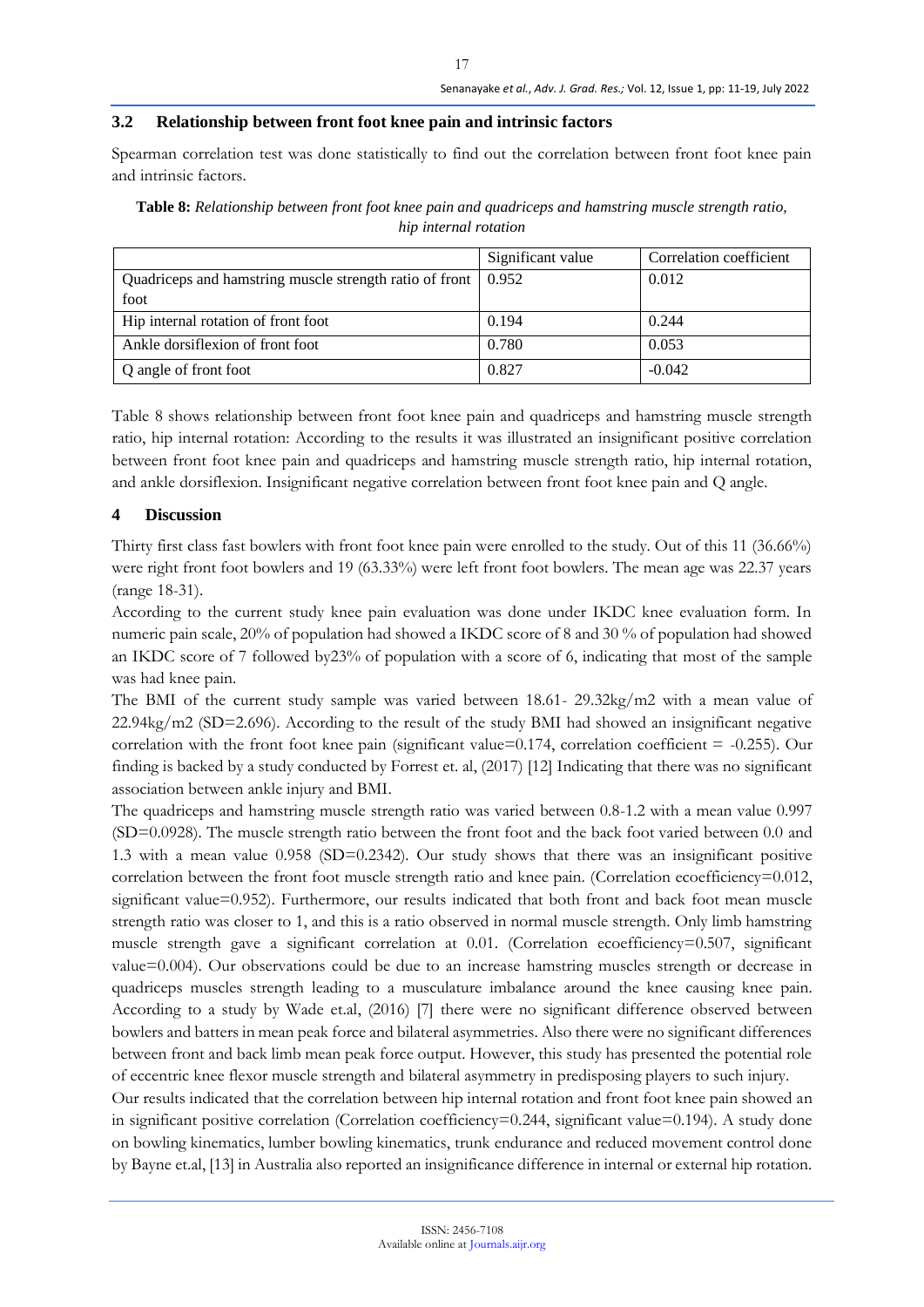#### *Association of Intrinsic Factors with Non-contact Injury Prevalence of Front Foot Knee Pain Among……….*

 $(46.1 - 5.6; 50.7 - 5.5; p=0.049)$ . However, conflicting result were found by Dennis et. Al, (2008) [5] in his cohort studies that reduced hip internal rotation on the leg ipsilateral to the bowling arm, was significantly associated with a reduced risk of injury. (<30 vs. >40, OR= 0.20, 95% CI 0.06-0.73). In our study finding result may be due to high internal load during delivery stages such as at front and back foot impact. Dennis et.al, [5] had showed inadequate gluteus medias control may be another reason for that.

Same as hip internal rotation there was an insignificant positive correlation of the ankle dorsiflexion and front foot knee pain. (Correlation coefficiency  $=0.053$ , significant value=0.780). The ankle dorsiflexion varied between 1.5 and 7 degrees with a mean value of 3.467 (SD=1.4138). Between front and in back foot it varied between 1.5 and 7 with a mean value 3.630 (SD=1.4317). Souza et. al, (2009) [14] conducted a study on Late rearfoot eversion and lower-limb internal rotation caused by changes in the interaction between forefoot and support surface shows lateral wedges under the forefoot, increase rearfoot eversion during mid-and late stances, which may cause proximal kinematic changes throughout the lower-extremity kinetic chain. Hence our observation for the above results could be due to changing both tibial and femoral alignment with the increasing load on the knee via closed kinetic chain and calf musculature tightness.

The standard value of Q angle in male are ranged between 12-15 [15]. According to the result of current study sample, the Q angle was varied between 7-21 in front foot and 7-23 in back foot. Mean value of front foot Q angle was 12.13 and for back foot it was 12.30. The range of the Q angle has increased than the standard values with a negative no significant correlation. It may be due to the lower study population in the study sample compared with the other study done on the topic. However, our results are in conflict with the result obtained Ferdinands et. Al, (2009) [16], who had released an abstract book, showing the subject who experienced knee pain had abnormal Q-angles (right knee-12.71; left knee-11.19) (P<0.0001) which further precipitated their risk of injury at the knee joint and knee was the most common anatomical site of pain.

#### **5 Conclusions**

According to the result of the current study, there was an insignificant positive correlation between front foot knee pain and quadriceps and hamstring muscle strength ratio, hip internal rotation, and ankle dorsiflexion. But an insignificant negative correlation between front foot knee pain and Q angle.

As the sample size of this study is limited, we highly recommended conducting another similar study with a large sample size. As the setting of this study was limited to Colombo division, we believe another similar study should be conducted to cover all the provinces in Sri Lanka for a better representation of the demographics in the country. This study could be helpful for coaches and players to better identify injury prevalence and take precautions to prevent injury.

#### **6 Declarations:**

#### **6.1 Competing Interests**

There are no conflicts of interest that are relevant to this study for the authors of this manuscript.

#### **6.2 Publisher's Note**

AIJR remains neutral with regard to jurisdictional claims in published maps and institutional affiliations.

#### **How to Cite this Article:**

S. Senanayake, C. Kandambi, S. G. Kaushalya, and H. Nisansala, "Association of Intrinsic Factors with Non-contact Injury Prevalence of Front Foot Knee Pain Among First Class Fast Bowlers in Colombo Division", *Adv. J. Grad. Res*., vol. 12, no. 1, pp. 11–19, Mar. 2022. https://doi.org/10.21467/ajgr.12.1.11-19

#### **References**

- [1] Butcher JD, Zukowski CW, Brannen SJ, Fieseler C, O'Connor FG, Farrish S, Lillegard WA. Patient profile, referral sources, and consultant utilization in a primary care sports medicine clinic. Journal of family practice. 1996 Dec 1;43(6):556-60.
- [2] Orchard JW, Blanch P, Paoloni J, Kountouris A, Sims K, Orchard JJ, Brukner P. Cricket fast bowling workload patterns as risk factors